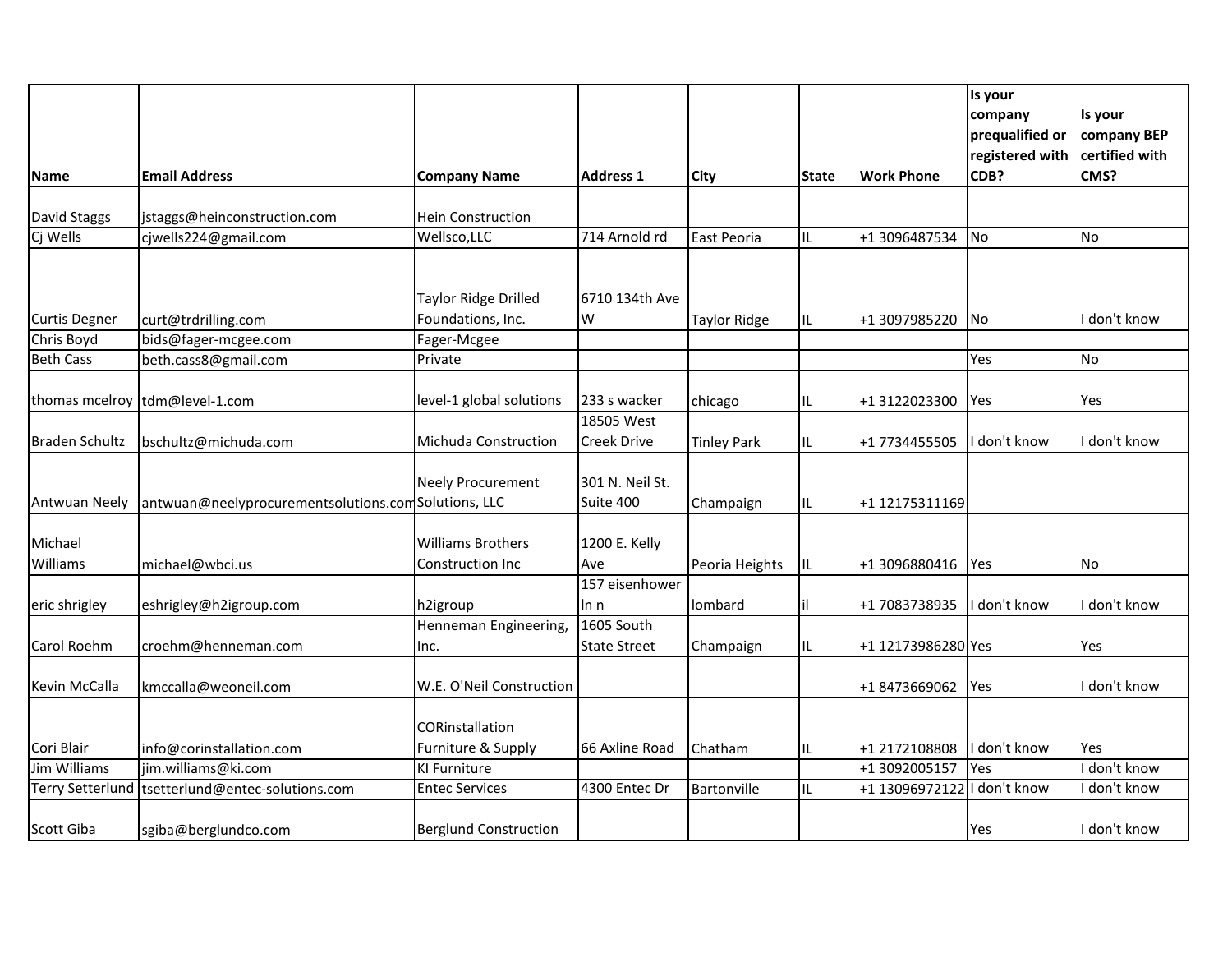|                      |                                         | Gunther Construction a                  | 816 N.           |                     |          |                     |              |              |
|----------------------|-----------------------------------------|-----------------------------------------|------------------|---------------------|----------|---------------------|--------------|--------------|
| Jeame Cokel          | jerame.cokel@ucm.biz                    | division of UCM                         | Henderson St.    | Galesburg           | Illinois | +1 3093424155       | Yes          | No           |
|                      |                                         | <b>CrossRoads Building</b>              |                  |                     |          |                     |              |              |
| <b>Tom Ellison</b>   | tom.ellison@crbsinc.com                 | Supply                                  | 240 Bower Rd     | Macomb              | IL.      | +1 3093132084       | I don't know | don't know   |
|                      |                                         |                                         |                  |                     |          |                     |              |              |
| David Brooks         | brooks@industrialsalescorp.com          | Industrial Sales Company 14 Havens Ave. |                  | Patchouge           | ΝY       | +15166129114        | I don't know | don't know   |
| <b>Kirk Belless</b>  | kbelless@ll231.com                      | Local 231                               |                  |                     |          |                     |              |              |
|                      |                                         |                                         |                  |                     |          |                     |              |              |
|                      |                                         | Michuda Construction,                   | 18505 W Creek    |                     |          |                     |              |              |
| Abraham Parra        | aparra@michuda.com                      | Inc.                                    | Dr. Suite 1A     | <b>Tinley Park</b>  | IL.      | +1 17085185828      |              |              |
|                      |                                         |                                         |                  |                     |          |                     |              |              |
|                      |                                         |                                         |                  |                     |          |                     |              |              |
|                      |                                         | Taylor Ridge Drilled                    | 6710 134th Ave   |                     |          |                     |              |              |
| <b>Curtis Degner</b> | curtdegner@gmail.com                    | Foundations, Inc.                       | W                | <b>Taylor Ridge</b> | IL.      | +1 3097985220       | <b>INo</b>   | No           |
|                      |                                         |                                         | 401 S Spring     |                     |          |                     |              |              |
| Melissa Porter       | melissa.porter@illinois.gov             | <b>CDB</b>                              | Street           | Springfield         | IL.      | +1 12177201777 Yes  |              | No           |
| David Etlinger       | david@talaske.com                       | Talaske                                 |                  |                     |          |                     | Yes          | <b>No</b>    |
|                      |                                         | Macs LTD Electrical                     |                  |                     |          |                     |              |              |
|                      |                                         | Contractors                             | 402 Delaware     |                     |          |                     |              | I don't know |
| <b>Bryce Beaston</b> | bryce.macsItd@adams.net                 |                                         | 1519 W. Altorfer | Quincy              | IL.      | +1 2174304047       | <b>Yes</b>   |              |
| <b>Matt Dries</b>    | matt@driesbros.com                      | Dries Bros. Plumbing Co. Drive          |                  | Peoria              | IL.      | +1 3096914535       | Yes          | <b>No</b>    |
|                      |                                         |                                         | 11635 Lackland   |                     |          |                     |              |              |
| Dave Briegleb        | dave.briegleb@h-gsales.com              | H & G Sales                             | Road             | St. Louis           | Mo       | +1 3142183857       | I don't know | don't know   |
| Christopher          |                                         |                                         | 2200 W.Pioneer   |                     |          |                     |              |              |
| Wells                | wellsco@zohomail.com                    | Wellsco, LLC.                           | pkwy             | Peoria              | IL.      | +1 3096487534       | No           | <b>No</b>    |
|                      |                                         |                                         |                  |                     |          |                     |              |              |
|                      |                                         | Fager-McGee                             |                  |                     |          |                     |              |              |
|                      |                                         | Commercial                              | 347 S Williams   |                     |          |                     |              |              |
| Chris Boyd           | cboyd@fager-mcgee.com                   | Construction, Inc.                      | St               | Murphysboro         | IL.      | +1 6186873900       | Yes          | Yes          |
|                      |                                         |                                         | 5835 N. Galena   |                     |          |                     |              |              |
| Darrell Caho         | dcaho@cookfasser.com                    | <b>Cook Fasser Associates</b>           | Rd               | Peoria              | 11       | +1 309-682-1600 Yes |              | I don't know |
|                      |                                         |                                         | 22774 Citation   |                     |          |                     |              |              |
|                      |                                         |                                         | Rd. Unit C,      |                     |          |                     |              |              |
|                      | Carlo Cannonito   cmcannonito@gmail.com | UFC, LLC                                | Second Floor     | Frankfort           | Illinois | +1 708-420-9144 Yes |              | Yes          |
| Dana Ball            | dana.ball@illinisupply.com              | <b>Illini Supply</b>                    | 111 Illini Drive | Forsyth             | Illinois | +1 2176520413       | Yes          | Yes          |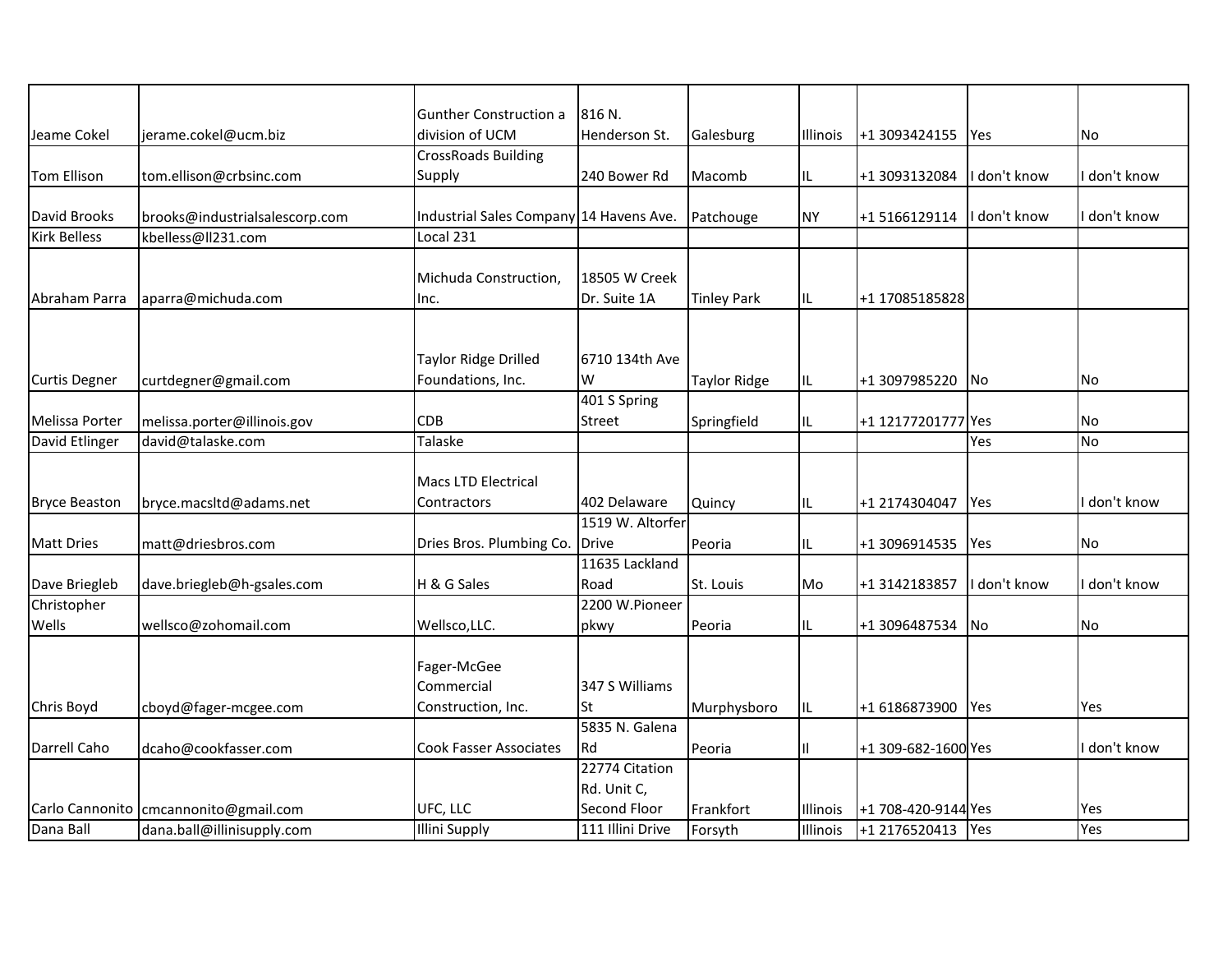| Jamesia             |                                 |                               |                             |             |                |                              |              |            |
|---------------------|---------------------------------|-------------------------------|-----------------------------|-------------|----------------|------------------------------|--------------|------------|
| McDonald            | mcdonald@simedicalsupply.com    | SI Medical Supply             | 10356 Aledo Rd   Fort Worth |             | <b>TX</b>      | +18447247754                 | I don't know | Yes        |
|                     |                                 | Western Illinois              |                             |             |                |                              |              |            |
| <b>Troy Rhoads</b>  | te-rhoads@wiu.edu               | University                    | 217 N Verzel Dr Macomb      |             | IL.            | +1 309-298-1834 No           |              | No         |
| Steven              |                                 |                               |                             |             |                |                              |              |            |
| Anderson            | steven.alan.anderson@jci.com    | Johnson Controls              | 3850                        |             |                |                              |              |            |
|                     |                                 |                               | 301 N. Neil St.             |             |                |                              |              |            |
| Antwuan Neely       | antwuan@sierraglasscompany.com  | Sierra Glass Company          | Suite 400                   | Champaign   | IL.            | +1 217-239-0644 No           |              | Yes        |
|                     |                                 |                               | 2803 Holcomb                |             |                |                              |              |            |
| Susan Johnston      | susan@sykesmorellc.com          | Sykesmore LLC                 | <b>Drive</b>                | Urbana      | IL.            | +1 217-766-6943 I don't know |              | don't know |
|                     |                                 | Interior Design by A.         |                             |             |                |                              |              |            |
| Val Valentine       | a2val@usa.net                   | Valentine                     |                             |             |                |                              | Yes          | Yes        |
|                     |                                 | <b>Illinois Piping</b>        | 2323 SW                     |             |                |                              |              |            |
| <b>Brent Lewis</b>  | brentlewis@illinoispiping.com   | Corporation                   | Washington St               | Peoria      | IL.            | +1 3096746700                | Yes          | No         |
|                     |                                 |                               | 3931 Tholozan               |             |                |                              |              |            |
| Mike Piazza         | mike.piazza@victaulic.com       | Victaulic                     | Ave                         | Saint Louis | <b>MO</b>      | +1 3144109535                |              |            |
|                     |                                 |                               |                             |             |                |                              |              |            |
|                     |                                 | <b>Standard Heating &amp;</b> | 906 SW Adams                |             |                |                              |              |            |
| <b>Britt Ewalt</b>  | bewalt@standardheat.com         | Cooling                       | St.                         | Peoria      | IL             | +1 309-671-5417 Yes          |              | No         |
|                     |                                 |                               |                             |             |                |                              |              |            |
|                     |                                 | Leander Construction,         | 24472 N. County             |             |                |                              |              |            |
| Ryan Leander        | ryan@leanderconstructioninc.com | Inc.                          | Hwy. 6                      | Canton      | IL             | +1 3092516411                | Yes          | <b>No</b>  |
|                     |                                 | The PIPCO Companies,          | 1409 W Altorfer             |             |                |                              |              |            |
| <b>Marlo Sutton</b> | marloc@pipco-co.com             | Ltd.                          | Dr.                         | Peoria      | IL.            | +1 3096924060                | Yes          | lNo.       |
|                     |                                 |                               | 46277 State                 |             |                |                              |              |            |
| james acton         | jacton577@gmail.com             | Ironworkers Local577          | Highway 6                   | Hurdland    | <b>MO</b>      | +1 16602168224 I don't know  |              | don't know |
|                     |                                 |                               |                             |             |                |                              |              |            |
| Mike                |                                 | <b>Blackhawk Foundation</b>   |                             |             |                |                              |              |            |
| VandeWiele          | mike@blackhawkfoundation.com    | Co., Inc.                     | P.O. Box 29                 | Geneseo     | <b>Ilinois</b> | +1 3099444641                | I don't know | don't know |
|                     |                                 |                               | 11009 N. State              |             |                |                              |              |            |
| <b>Ryan Mattes</b>  | rmattes@oberlanderelectric.com  | Oberlander Electric           | <b>Street</b>               | Mossville   | IL.            | +1 3096941468                | Yes          | No         |
|                     |                                 |                               |                             |             |                |                              |              |            |
|                     |                                 | Sound, Production &           | 8111 St Louis               |             |                |                              |              |            |
| Nate Dillon         | nate@splchicago.com             | <b>Lighting LLC</b>           | Ave                         | Skokie      | IL             | +18474304908                 | Yes          | No         |
|                     |                                 |                               |                             |             |                |                              |              |            |
| kyle nelson         | kyle15nelson@gmail.com          | Nelson Rebar Inc.             |                             |             |                |                              |              |            |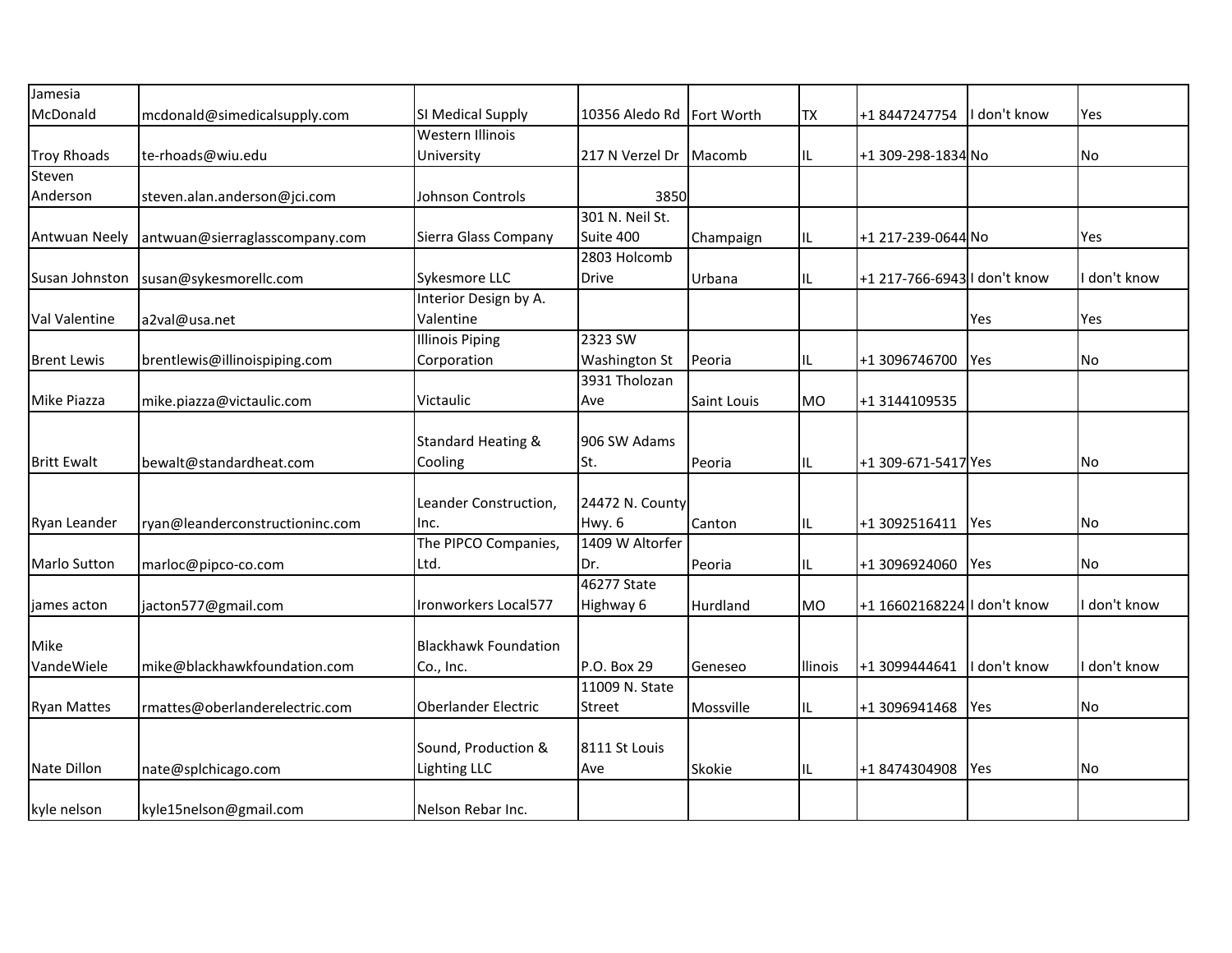|                       |                                                   | Comprehensive                           |                            |                    |          |                              |              |            |
|-----------------------|---------------------------------------------------|-----------------------------------------|----------------------------|--------------------|----------|------------------------------|--------------|------------|
|                       |                                                   | <b>Construction Consulting</b>          | 53 W Jackson               |                    |          |                              |              |            |
| Angela Barak          | abarak@comprehensivecc.com                        | Inc.                                    | Chicago IL                 | Chicago            | Illinois | +1 13127528161 Yes           |              | Yes        |
|                       |                                                   | <b>Professional Audio</b>               |                            |                    |          |                              |              |            |
| <b>Chris Kusek</b>    | ckusek@proaudiodesigns.com                        | Designs                                 |                            |                    |          | +1 312-590-1176 Yes          |              | No         |
| Nathan                |                                                   | Henneman Engineering,                   | 2803 Research              |                    |          |                              |              |            |
| Alderman              | nalderman@henneman.com                            | Inc.                                    | Road                       | Champaign          | Illinois | +1 2173591514                | Yes          | don't know |
|                       |                                                   |                                         |                            |                    |          |                              |              |            |
|                       |                                                   | <b>Interstate Electronics</b>           |                            |                    |          |                              |              |            |
| <b>Wayne Thomas</b>   | wpthomas@iecusa.com                               | Company                                 | 600 Joliet Rd              | Willowbrook        | Illinois | +1 6307898700                | <b>P</b> es  | No         |
|                       |                                                   |                                         | 510 Maine                  |                    |          |                              |              |            |
| <b>Brian Spencer</b>  | bspencer@architechnicsinc.com                     | Architechnics, Inc                      | Street                     | Quincy             | Illinois | +1 2172220554                | Yes          | No         |
| <b>Sally Rutledge</b> |                                                   |                                         |                            |                    |          |                              |              |            |
| Ott                   | ottsiesupply@gmail.com                            | Ottsie, LLC                             | 1412 Sioux Drive Ottawa    |                    | Illinois | +1 815-378-7841 Yes          |              | Yes        |
|                       |                                                   |                                         |                            |                    |          |                              |              |            |
|                       |                                                   | Irving Construction Co.,                |                            |                    |          |                              |              |            |
|                       | Shaun Chapman   schapman@irvingconstructionco.com | Inc.                                    |                            |                    |          | +18157623528                 | I don't know | don't know |
|                       |                                                   |                                         | 2144 56th                  |                    |          |                              |              |            |
| Damon Seys            | dseys@shive-hattery.com                           | Shive-Hattery                           | Avenue West                | Bettendorf         | lowa     | +1 563-635-7219 Yes          |              | don't know |
|                       |                                                   |                                         |                            |                    |          |                              |              |            |
| Michelle              |                                                   | Millennium                              | 819 O'Fallon               |                    |          |                              |              |            |
| Kabureck              | michellea@millenniumconst.com                     | Construction, LLC.                      | Troy Rd.<br>3750 N Kedzie, | Lebanon            | Illinois | +1 618-622-0784 I don't know |              | Yes        |
| John Naughton         | jnaughton@orioneingeersllc.com                    | Orion Engineers, PLLC                   | PO Box 18321               |                    |          | +1 6304269898                | Yes          | Yes        |
| Katheryn              |                                                   |                                         | 333 W Wacker               | Chicago            | IL       |                              |              |            |
| Coleman               | kcoleman@pmaconsultants.com                       | PMA Consultants, LLC                    | <b>Drive</b>               | Chicago            |          | +1 312.920.0404 Yes          |              | Yes        |
| Deborah Born          | deborah.born@illinisupply.com                     | <b>Illini Supply</b>                    | 111 Illini Drive           | Forsyth            | Illinois | +1 217-877-6551 Yes          |              | Yes        |
|                       |                                                   |                                         |                            |                    |          |                              |              |            |
|                       |                                                   | <b>Kemper Construction</b>              | 423 Enterprise             |                    |          |                              |              |            |
| Kara Fitzjarrald      | kara@kempcoinc.com                                | Inc.                                    | Lane                       | Canton             | IL       | +1 3096473836                | Yes          | Yes        |
| Jiajia Guo            | jguo@sytecorp.com                                 | <b>SYTE Corp</b>                        |                            |                    |          |                              |              |            |
|                       |                                                   |                                         |                            |                    |          |                              |              |            |
|                       |                                                   | Michuda Construction                    | 18505 West                 |                    |          |                              |              |            |
| Scott McQuillan       | smcquillan@michuda.com                            | Company                                 | Creek Drive                | <b>Tinley Park</b> | IL.      | +1 708-928-8916 I don't know |              | No         |
|                       |                                                   |                                         |                            |                    |          |                              |              |            |
| Stephanie             |                                                   | Southern Illinois Builders 1468 N Green |                            |                    |          |                              |              |            |
| Foster                | wbn1@siba-agc.org                                 | Association                             | Mount Rd                   | O'Fallon           | Illinois | +1 6186249055                | I don't know | No         |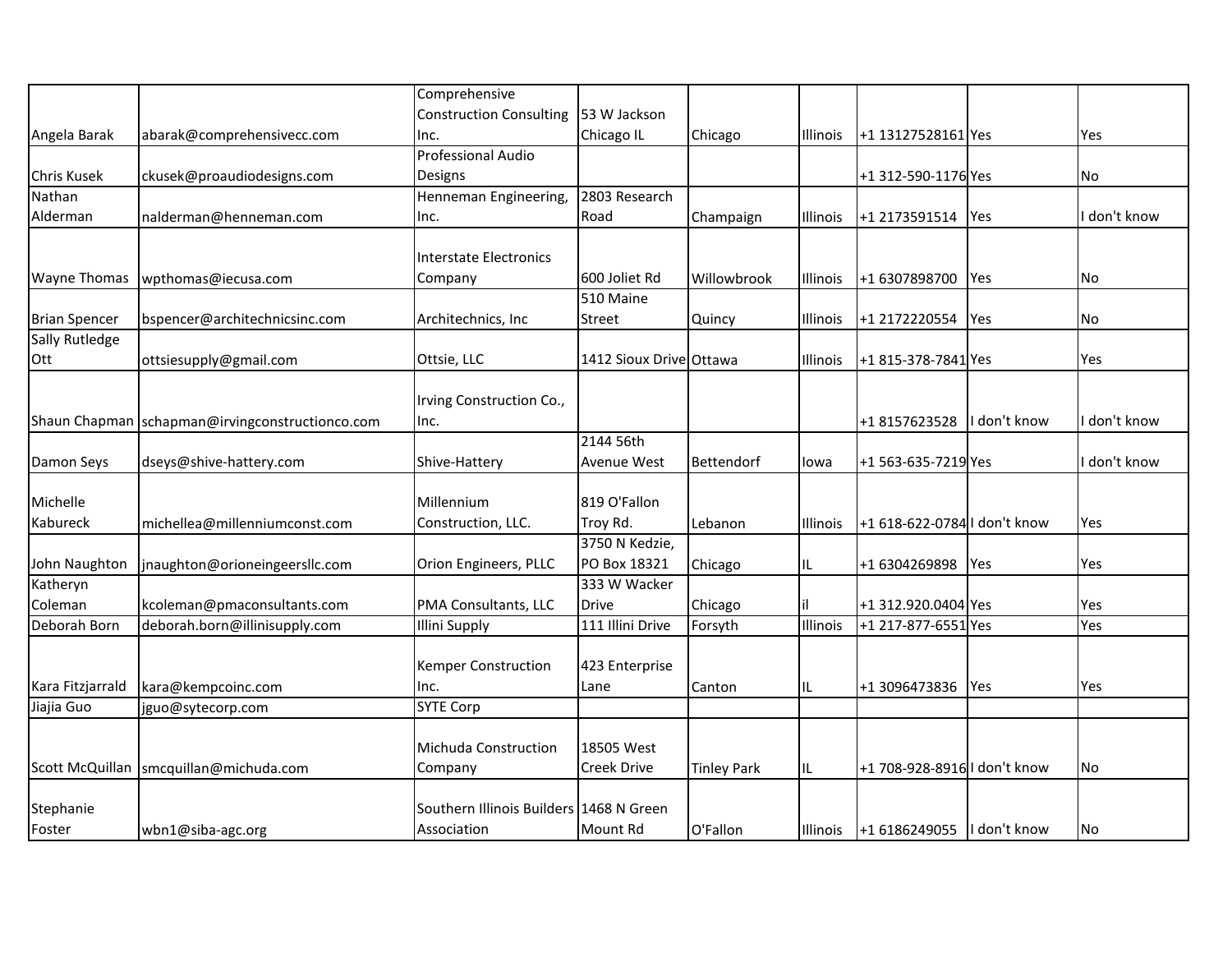|                       |                                               |                               | 321 East Adams      |                      |          |                     |            |              |
|-----------------------|-----------------------------------------------|-------------------------------|---------------------|----------------------|----------|---------------------|------------|--------------|
| <b>Celeste Pankey</b> | cpankey@resourceoneoffice.com                 | Resource One of Illinois      | <b>Street</b>       | Springfield          | IL       | +1 2174164955       | Yes        | Yes          |
|                       |                                               |                               | 225W                |                      |          |                     |            |              |
| Amador                |                                               |                               | Washington          |                      |          |                     |            |              |
| Contreras             | amador.contreras@imegcorp.com                 | <b>IMEG Corp</b>              | <b>Street</b>       | Chicago              | IL       | +1 13127613729 Yes  |            | I don't know |
|                       |                                               |                               | 1800 E Adams        |                      |          |                     |            |              |
| Jason Atwood          | jatwood@bac8il.com                            | <b>BAC8IL</b>                 | St.                 | Springfield          | Illinois | +1 2177258509       | don't know | I don't know |
|                       |                                               |                               |                     |                      |          |                     |            |              |
|                       |                                               | <b>Baxmeyer Construction</b>  | 1034 Floraville     |                      |          |                     |            |              |
|                       | David Baxmeyer david@baxmeyerconstruction.com | Inc.                          | Road                | Waterloo             | Illinois | +1 6189393000       | No         | Yes          |
| William               |                                               |                               | 189 Gordon          |                      |          |                     |            |              |
| Donahue               | wdonahue@agaecontractors.com                  | AGAE Contractors, Inc.        | <b>Street</b>       | Arlington Heights IL |          | +1 773-777-2240 Yes |            | No           |
|                       |                                               |                               | 3627W               |                      |          |                     |            |              |
| <b>Tiffiny Flaim</b>  | tflaim@biofoamusa.com                         | BIOFOAM, Inc.                 | <b>Harrison St</b>  | Chicago              | Illinois | +1 8663563626       | Yes        | Yes          |
|                       |                                               |                               | 233 S. wacker       |                      |          |                     |            |              |
| <b>Tracy Callaway</b> | tcallaway@level-1.com                         | Level-1 Global Solutions      | Dr.Flr 44           | Chicago              | IL       | +1 312-202-3302 Yes |            | Yes          |
| Dreena Jones          | dreena.jones@illinois.gov                     | <b>CDB</b>                    |                     | Chicago              | IL       | +1 13128147161 Yes  |            | No           |
|                       |                                               |                               |                     |                      |          |                     |            |              |
|                       |                                               | <b>Mid America Carpenters</b> |                     |                      |          |                     |            |              |
| Riki Dial             | rdial@carpentersunion.org                     | <b>Regional Council</b>       | #1 Kalmia Way       | Springfield          | Illinois | +1 217-744-1831 No  |            | No           |
| Nathan                |                                               | <b>Brown Electric</b>         | 1309 Watts          |                      |          |                     |            |              |
| Nuttelman             | nathann@brownelectric.net                     | Construction Co.              | Lane                | Quincy               | IL.      | +1 217-222-3483 Yes |            | No.          |
|                       |                                               |                               | 3251 Fruit Ridge    |                      |          |                     |            |              |
| <b>Terry Harris</b>   | integrity.harris@gmail.com                    | Irwin Seating Company         | <b>NW</b>           | <b>Grand Rapids</b>  | MI       | +1 6182676914       | Yes        | No           |
|                       |                                               |                               |                     |                      |          |                     |            |              |
|                       |                                               | JCI fire protection -         | 3850 N. Main        |                      |          |                     |            |              |
| Tim Stobaugh          | tim.stobaugh@jci.com                          | Simplex                       | <b>Street</b>       | East Peoria          | IL       | +1 3092011917       | Yes        | I don't know |
| Jeffrey               |                                               |                               | 2803 Holcomb        |                      |          |                     |            |              |
| Lattimore             | lake@sykesmorellc.com                         | Sykesmore LLC                 | ldr                 | Urbana               | Ш        |                     | Yes        | Yes          |
|                       |                                               |                               | 3722 N Paulina      |                      |          |                     |            |              |
| Patrick Johnson       | johnson.patrick@us.sika.com                   | Sika Corporation              | lSt                 | Chicago              | IL       | +1 815-641-0634 Yes |            | I don't know |
|                       |                                               | <b>Interface Engineering</b>  | 100 South           |                      |          |                     |            |              |
| Chelsea Hauser        | chelseah@interfaceeng.com                     | Inc.                          | <b>Wacker Drive</b> | <b>CHICAGO</b>       | Illinois | +1 3129644461       | Yes        | I don't know |
|                       |                                               | Frank Millard Company,        | 107 Valley          |                      |          |                     |            |              |
| Dan Zaiser            | dan@frankmillard.com                          | Inc.                          | <b>Street</b>       | Burlington           | lowa     | +1 319-752-4571 Yes |            | I don't know |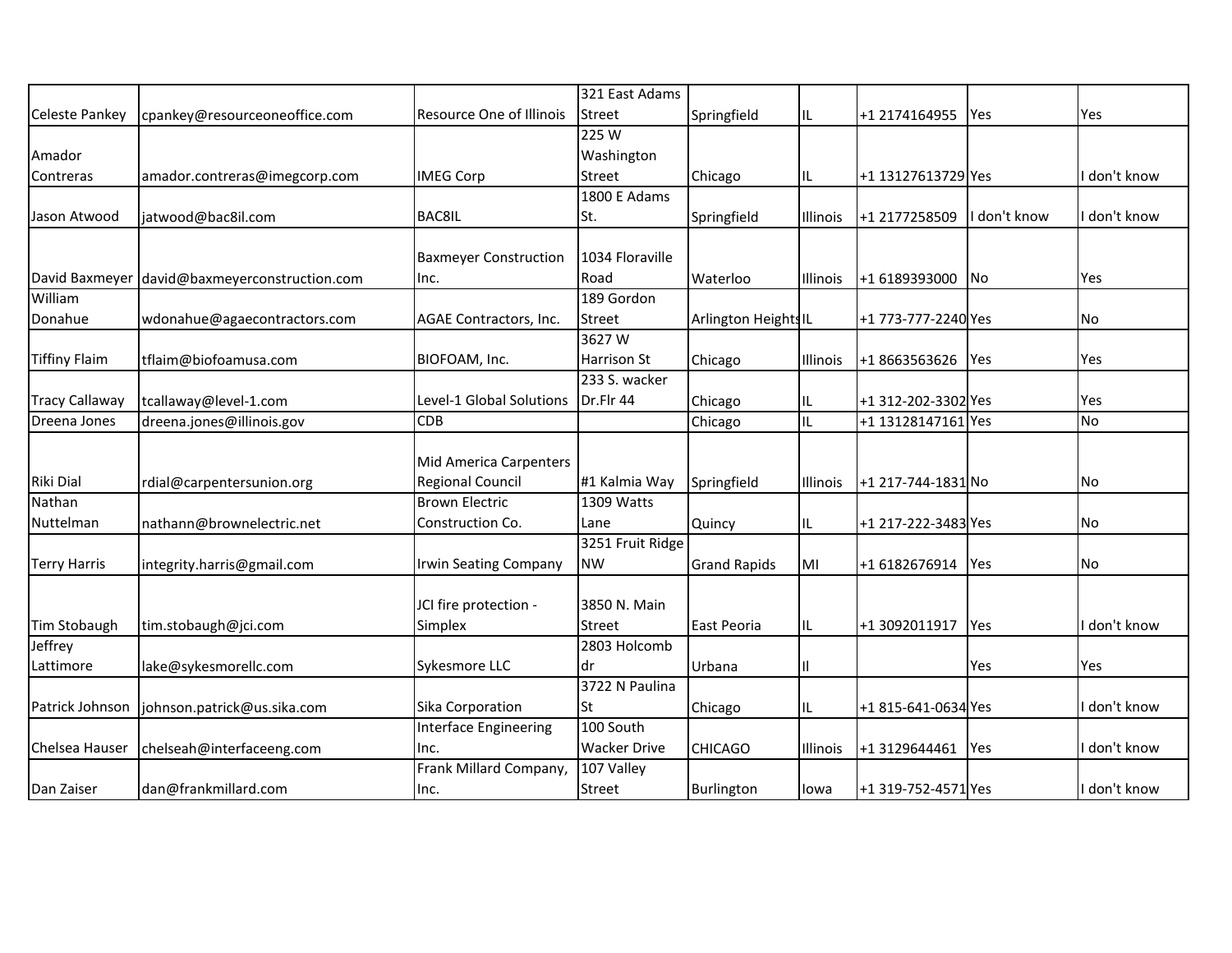| <b>Brad Ford</b>       | bford@acceldevgroup.com                          | <b>Accel Construction</b><br>Services Group, LLC | 2211 N Elston<br>Ave              | <b>CHICAGO</b>       | Illinois        | +1 847-691-3456 Yes |              | Yes          |
|------------------------|--------------------------------------------------|--------------------------------------------------|-----------------------------------|----------------------|-----------------|---------------------|--------------|--------------|
|                        |                                                  |                                                  |                                   |                      |                 |                     |              |              |
|                        |                                                  |                                                  |                                   |                      |                 |                     |              |              |
|                        |                                                  | The George Sollitt                               | 185 Hansen                        |                      |                 |                     |              |              |
|                        | Ashlee Dameron adameron@sollitt.com              | <b>Construction Company</b>                      | Court, Suite 100                  | <b>Wood Dale</b>     | <b>Illinois</b> | +1 6308607333       | <b>Yes</b>   | No.          |
|                        |                                                  |                                                  |                                   |                      |                 |                     |              |              |
|                        |                                                  |                                                  |                                   |                      |                 |                     |              |              |
|                        | Collins Whitfield   cwhitfield@acceldevgroup.com | <b>Accel Construction</b><br>Services Group, LLC | 2211 N Elston<br>Ave              | <b>CHICAGO</b>       | Illinois        | +1 773-682-5182 Yes |              | Yes          |
|                        |                                                  |                                                  |                                   |                      |                 |                     |              |              |
|                        |                                                  |                                                  |                                   |                      |                 |                     |              |              |
|                        |                                                  | <b>Accel Construction</b>                        | 2211 N Elston                     |                      |                 |                     |              |              |
| Anna Tharp             | atharp@acceldevgroup.com                         | Services Group, LLC                              | Ave                               | <b>CHICAGO</b>       | <b>Illinois</b> | +1 3126184555       | Yes          | Yes          |
|                        |                                                  |                                                  | <b>706 West</b>                   |                      |                 |                     |              |              |
| <b>Bryan Banks</b>     | bryan.banks@agilesupplycompany.com               | Agile Supply Company                             | <b>Bradley Ave</b>                | Urbana               | IL              | +1 3129725551       | Yes          | Yes          |
| <b>Eloise McClaine</b> | emcclaine@brighttreestudios.com                  | <b>BrightTree Studios</b>                        |                                   |                      |                 |                     |              |              |
|                        |                                                  |                                                  |                                   |                      |                 |                     |              |              |
|                        |                                                  | Drake Commercial                                 | 600 South 11th                    |                      |                 |                     |              |              |
| <b>Ernestus Drake</b>  | jdrake1116@yahoo.com                             | Cleaning                                         | <b>Street</b>                     | Springfield          | Illinois        | +1 2178362245       | <b>P</b> Yes | Yes          |
|                        |                                                  |                                                  |                                   |                      |                 |                     |              |              |
| <b>Eric Bursott</b>    | ebursott@rccllc.com                              | <b>River City Construction</b>                   |                                   | East Peoria          | Illinois        | +1 13096943120 Yes  |              | don't know   |
|                        |                                                  |                                                  | 1 North LaSalle                   |                      |                 |                     |              |              |
| Nikki Jeffers          | njeffers@cumming-group.com                       | <b>Cumming Group</b>                             | <b>Street</b><br>2200 W. Altorfer | Chicago              | IL              | +1 3128982813       | Yes          | No           |
| Lisa Rhoades           | lisa@montefuscohvac.com                          | Montefusco HVAC, Inc.                            | <b>Drive</b>                      | Peoria               | IL              | +1 3096917400       | Yes          | Yes          |
|                        |                                                  |                                                  | 1631 SW Main                      |                      |                 |                     |              |              |
| Pete Perez             | pete.perez@boydjones.biz                         | <b>Boyd Jones</b>                                | Street, Suite 204 Ankeny          |                      | lowa            | +1 5153467253       | I don't know | don't know   |
|                        |                                                  |                                                  |                                   |                      |                 |                     |              |              |
|                        |                                                  | CW Financial &                                   | 4855 Baker                        |                      |                 |                     |              |              |
| <b>Craig Williams</b>  | craig@cwfmgroup.com                              | Management Group                                 | <b>Woods Lane</b>                 | Decatur              | IL              | +1 5613863356       | <b>Yes</b>   | Yes          |
| Maureen O'Gara         |                                                  |                                                  | 831 OAKTON                        |                      |                 |                     |              |              |
| Jung                   | mjung@broadwayelectric.com                       | Broadway Electric, Inc.                          | <b>STREET</b>                     | Elk Grove Village IL |                 | +1 8479794299       | Yes          | No           |
| <b>Tyler Sweeney</b>   | sweeney.tyler@us.sika.com                        | Sika Sarnafil                                    | 200 W 22nd St.                    | Lomabrd              | Illinois        | +1 2242394488       | Yes          | I don't know |